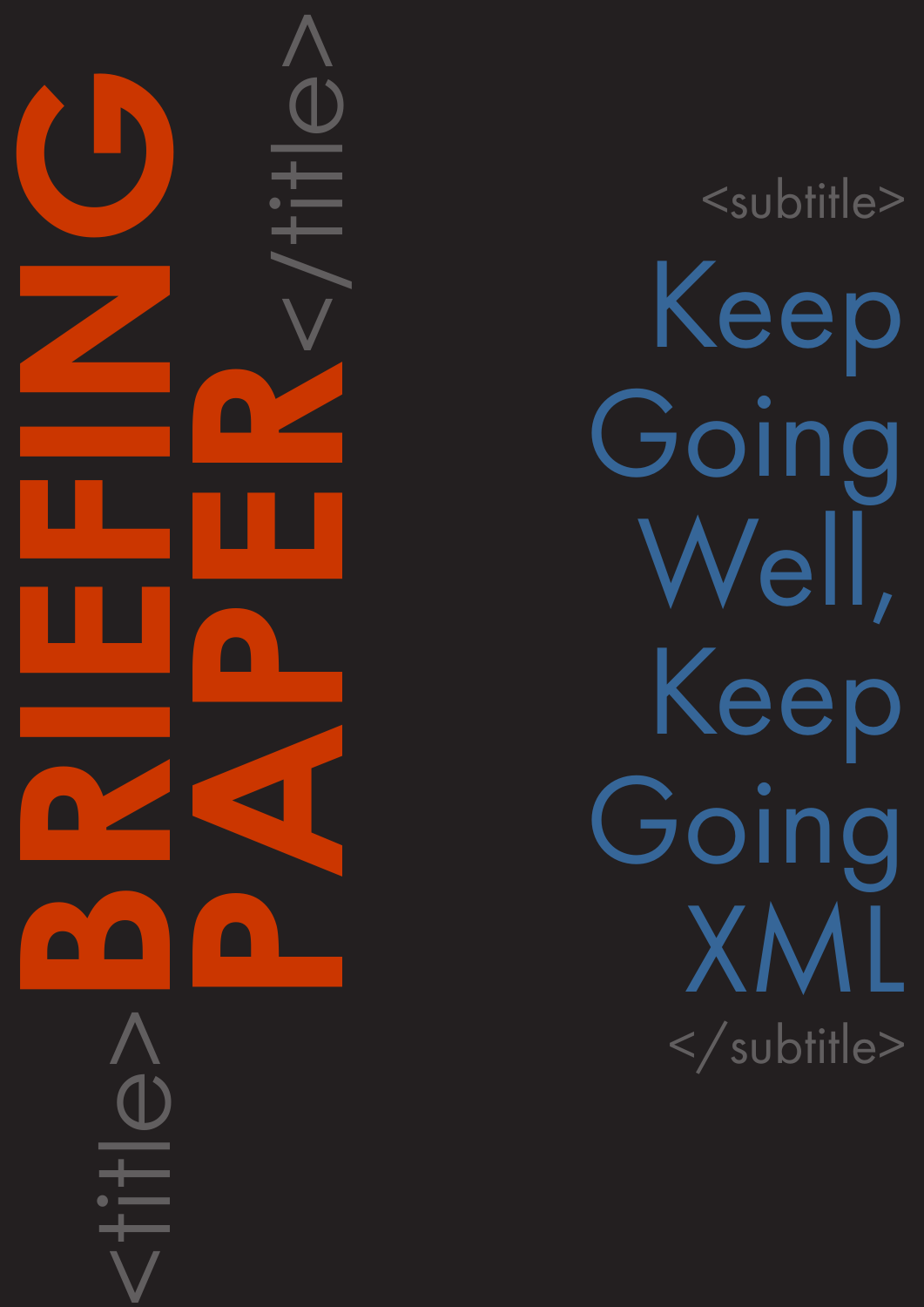## CAPDM Ltd. CAPDM Ltd.

Introduction The percentage of people in digital publishing old enough to remember the golden age of motoring is probably low enough that a few words of explanation are in order. Oil company Shell ran cross-border advertising for years that carried the jingle, "Keep going well, keep going Shell, you can be sure of Shell."

> Of course such a promise handed journalists and pundits an easy target any time the company's reserve estimates had to be re-assessed or one of their forecourts charged a penny over the odds for a gallon of four star but most will agree, immediate ups and downs accepted, people seek to align with that on which they can be sure.

> In publishing terms, Extensible Markup Language [\(XML\)](http://www.w3.org/standards/xml/) offers certainties. We'll come back to the features momentarily, but in terms of infrastructure you can be sure of XML for consistency of structure, ease of styling, linking and chunking, conversion to multiple outputs. Most important of all for many people, XML offers future-proofing against technology fads and fancies.

> Once the initial decisions have been made and style options set, XML tagging starts to become more of a measurable science than a black art; hence budgets and timescales can be accurately forecast.

Where the approach really comes into its own is at the point of publishing.

Whether educational materials, industry standards, operation manuals, procedural or technical reference "bibles" and nowadays books, XML brings structure, productivity and flexibility to the smallest or largest publisher's table.

In the 1990s [Edinburgh Business School](http://www.ebsglobal.net/) launched what has become the most internationally distributed distance learning MBA course in the world. Students demanded choices; some wanted quality printed materials while others would have nothing but online. Between the extremes was PDF and CD published options – not just in English but in Spanish, Arabic and Chinese.

Such was the challenge and opportunity a company emerged, named after the production process that was used to meet these requirements – Capture Author Publish Deliver and Manage – CAPDM.

Harnessing the power of XML all of the above has been achieved using one single master – revised, updated, adapted and dissected many times over in every way possible but always the "single source" remains intact – a treasure chest in the form of an XML repository.

Not every application is as wordy and cross-referenced as an MBA programme.

In some ways, smaller markets benefit more from XML in that the levels of flexibility offered overcome the lack of economies of scale.

Why XML has the X factor

Take a professional association with members divided on how "CPD" training materials should be delivered; online or in printed form. How much more important for niche publication is it that only one master, and all the work put into it, can be carried over to multiple outputs?

What about the publisher of tax updates – constant revisions, whether subtle or significant and multiple outputs – all requiring an audit trail and a quick turnaround. Whether to meet demand or to offer a selling point, these can be offered in client-specific styling to several clients, all from the one source.

Why do we cheer-lead XML? Perhaps even before that question is answered, what is XML and where did it come from?

XML was developed by an XML Working Group formed under the auspices of the World Wide Web Consortium (W3C) in 1996. It was chaired by Jon Bosak of Sun Microsystems with the active participation of an XML Special Interest Group. You can read all about it on [www.w3.org.](http://www.w3.org)

A subset of SGML, Standard Generalised Markup Language, anyone who grasps the concepts of the hierarchy and tagging used in internet applications will soon get it when it comes to XML.

The design goals for XML are:

- 1. XML shall be straightforwardly usable over the Internet.
- 2. XML shall support a wide variety of applications.
- 3. XML shall be compatible with SGML.
- 4. It shall be easy to write programs which process XML documents.
- 5. The number of optional features in XML is to be kept to the absolute minimum, ideally zero.
- 6. XML documents should be human-legible and reasonably clear.
- 7. The XML design should be prepared quickly.
- 8. The design of XML shall be formal and concise.
- 9. XML documents shall be easy to create.
- 10. Terseness in XML markup is of minimal importance.

XML is open source. Heavy duty users can license productivity tools and automation processes but XML itself it fee-free and 'open' to all.

XML is also independent of ultimate delivery vehicles, whether these be learning environments or output media from web portals to iPhones, printed manuals to talking books.

# Applied XML